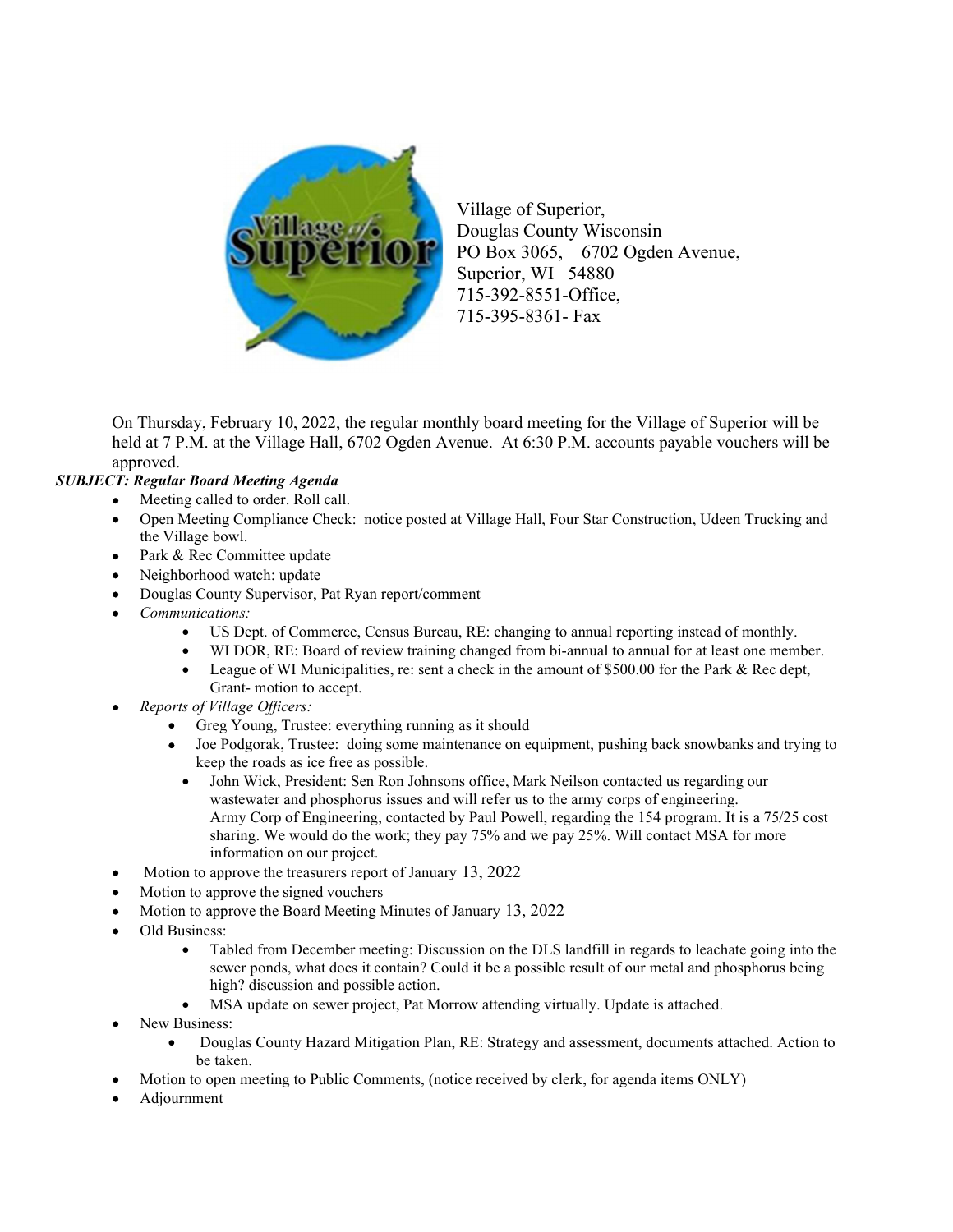# Marsha K. Wick

Clerk/Treasurer

--Pursuant to the Americans with Disabilities Act of 1990, if you are in need of an accommodation to participate in the public meeting process, please contact the Village Clerk's Office at (715)392-8551 prior to the scheduled meeting. The Village will attempt to accommodate any request depending on the amount of notice received.

#### In compliance with Wisconsin Open Meetings Law, this agenda was posted:

Four Star Construction, Village Hall, Udeen Trucking & the Village Bowl. The agendas, meeting minutes, notices and postings on this site are for convenience purposes only and may not represent the most current version. Therefore, they are not considered the official copy nor should they be considered a legal representation of the official copy. If you require a copy of the official version of one of these documents, please contact the office of record for that document.

POSTED February 07, 2022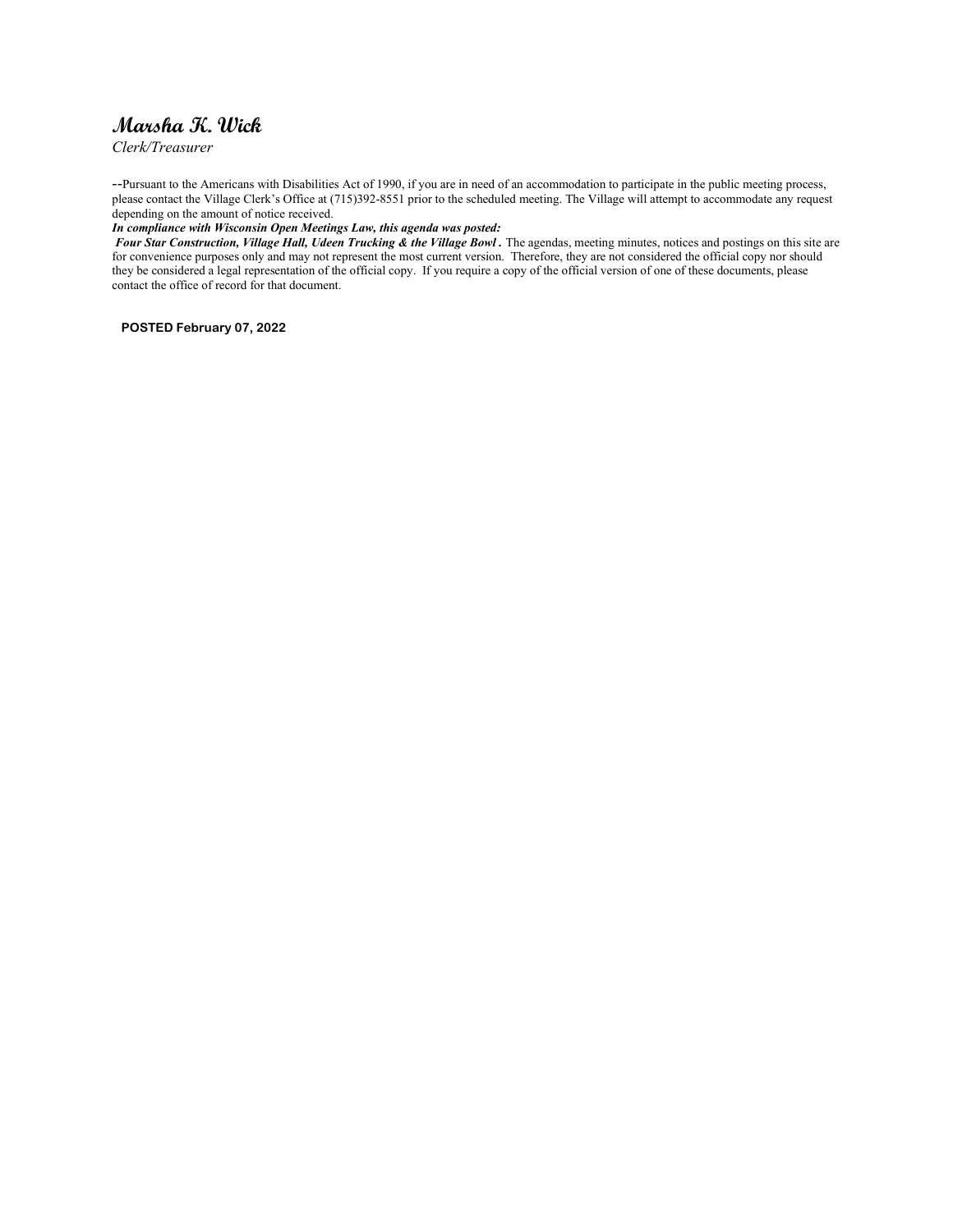### **Village of Superior Hazard Mitigation Strategy**

The Village Board of the Village of Superior identified the hazards that have potential for occurrence in Superior and outlying areas. The hazards prioritized by the Village Board, which have occurred in past years, are tornados, flooding, straight line winds, thunderstorms, lightning, wild fires, hailstorms, winter storms such as blizzards, droughts and excessive heat.

The most severe to the least severe were ranked, using number 3 as most severe and 1 as least severe.

### The hazards were ranked as follows:

| <b>HAZARD</b>              | <b>RISK ASSESSMENT</b> |
|----------------------------|------------------------|
| <b>Tornados</b>            | 3                      |
| Flooding                   | 3                      |
| <b>Straight Line Winds</b> | 3                      |
| Thunderstorms              | 2.5                    |
| Lightning                  | 2.5                    |
| <b>Wild Fires</b>          | 2.5                    |
| Hail Storms 2.5            |                        |
| <b>Winter Storms 2</b>     |                        |
| Droughts                   |                        |
| <b>Excessive heat</b>      |                        |

### General Hazard Mitigation Actions

### Action 1: Improve advance warning and hazard notification capabilities.

Encourage village residents to sign up for the county's CodeRED system. CodeRED provides citizens with critical information, warnings, and advisories concerning an emergency. It allows citizens of Superior / Douglas County to take immediate, positive action to protect themselves in case of an emergency, and permits emergency response agencies to organize evacuation and shelters at any hour of the day or night.

### Action 2: Develop a community shelter or community safe room.

A safe room is a hardened structure designed to meet Federal Emergency Management Agency (FEMA) 361 criteria to provide "near-absolute protection" in extreme weather events, including tornadoes. Near-absolute protection means that, based on our current knowledge of tornadoes, the occupants of a safe room built in accordance with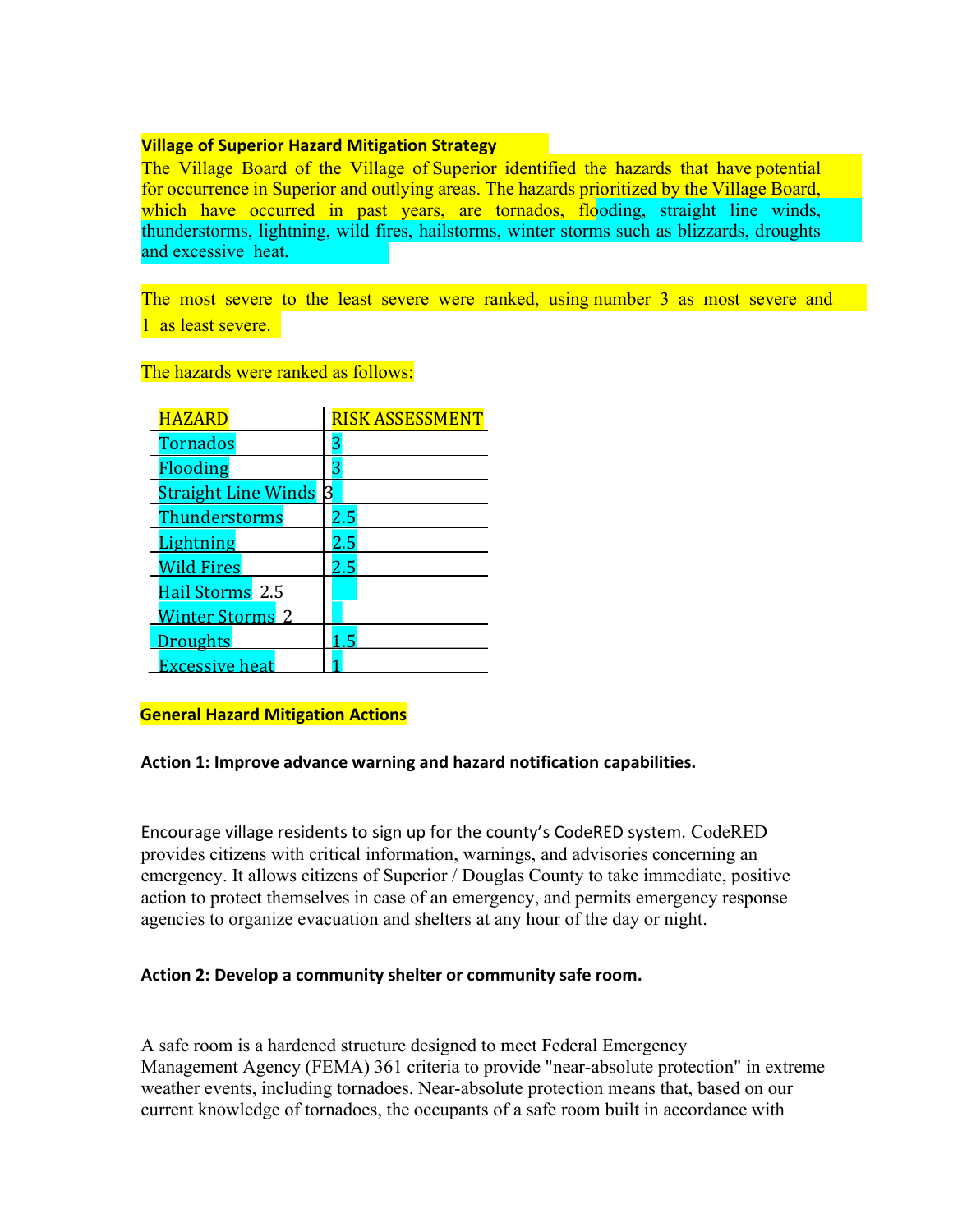FEMA guidance will have a very high probability of being protected from injury or death. Safe rooms are for the purpose of immediate life safety resulting from structural and building envelope protection against extreme wind hazards for a limited at-risk population that requires shelter for up to two hours. There is currently no designated shelter or safe room facility within the Village of Superior. Constructing a public shelter could involve retrofitting the existing village hall to withstand natural hazards (structural hardening, flood proofing) or constructing a community safe room.

## Action 3: Ensure availability of power supply to critical/essential facilities in the Village of Superior.

A continuous power supply is critical to prevent service interruption in the village wastewater treatment system. A redundant power supply is needed at the primary pumping station, located at 76th Street and Ogden Avenue. Currently, the village hall also does not have a backup power supply and is vulnerable to power interruptions.

### Action 4: Improve flood resiliency.

The Nemadji River flows through a portion of the eastern part of the village near John Avenue. Like many south shore tributary streams, the watershed slopes dramatically from the headwaters to the outlet at Lake Superior, making the river susceptible to flash flooding. Additionally, the areas clayey soils are highly erodible and subject to periodic bank slumping. Erosion control and flood control measures could protect the village and the many homes in the vicinity of the river. Currently there are two culverts (24" and 26") which drain a tributary to the Pokegama River which crosses Logan Avenue. These culverts have washed out in the past, preventing access to the village wastewater treatment facility and ponds and the Enbridge (RSV 21 Station) at the terminus of Logan Avenue. The City should also participate in the National Flood Insurance Program (NFIP).

### Action 5: Minimize the risk and impacts of wildland fire.

A potential source of wildland fire in the village are a number of active rail lines. The village proposes to work cooperatively with railroad operators to improve hazardous fuels reduction within the rail line right-of-way.

#### Action 6: Improve salt storage capabilities

Road salt is a critical tool in managing snow and ice on village roads. The Village of Superior currently stores road salt outside under a rain tarp. This is a potential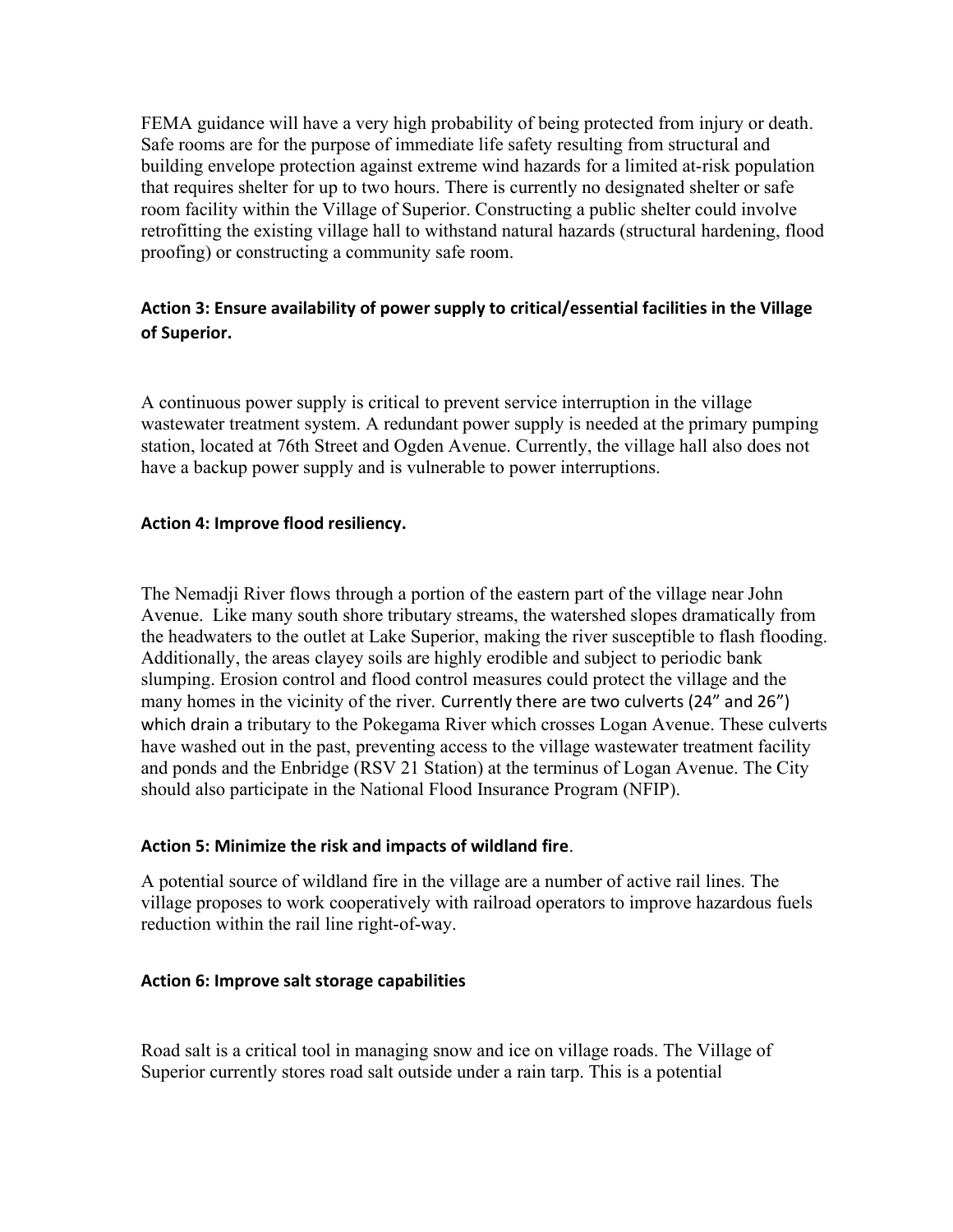environmental hazard and is not a viable long-term solution to salt storage. A new, permanent facility needs to be constructed for salt storage.

### Action 7: Identify vulnerable populations residing in the Village of Superior.

Currently, there is no information on the numbers and locations of vulnerable populations residing in the Village of Superior. The Village of Superior proposes to create and maintain an inventory of vulnerable populations in order to identify and reach these individuals in the event of a widespread emergency.

### Hazard-Specific Mitigation Actions

### Tornados

The fire department will be advised of a tornado per the County communication center paging them. They will staff the fire department and open the village hall in case of an emergency. We will look into the possibility of using the Northwestern Middle and Elementary schools as emergency shelters as well.

### Floods

Residents will be notified of a threat of a flood per the fire department going door to door and evacuating if necessary. The Village Hall and Fire Hall will be available if necessary for usage in case of a flood.

### Straight Line Winds, Thunderstorms, Lightning and Hail

If government funding becomes available, the Village board in conjunction with other local governments will educate people with advertisements, pamphlets and training of what steps to follow to promote safety and life in the event of these hazards occurring. We will also place information and links on our website "http://www.villageofsuperior.org/index.html" for residents to use as a resource in case of emergency.

We encourage village residents to listen to weather stations when storms occur. We encourage village residents to listen to weather stations when storms are in the area and follow the warnings.